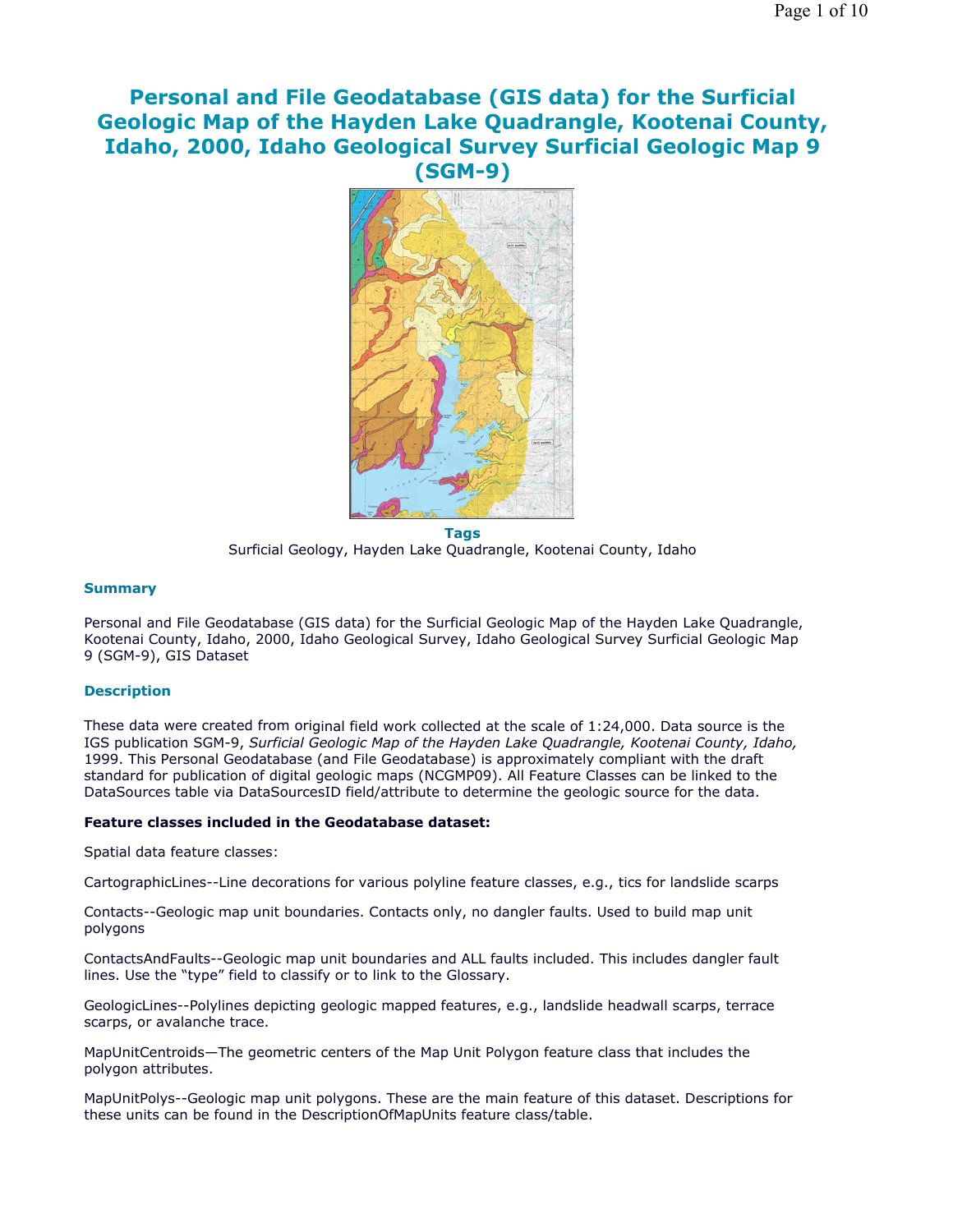Non Spatial data tables:

DescriptionOfMapUnits--Table with map unit descriptions. Use MapUnit field to link to MapUnitPolygons or Dikes.

Glossary--Look up table with explanations for geologic features found in all spatial classes. For example, moraine\_crest: Definition--glacial moraine ridge crest. Features in feature classes can be linked to Glossary via "Type" in feature class to "IGSGeoType" in Glossary.

DataSources--Sources of geologic mapping. Link via DataSourceID in feature class to DataSources\_ID in Sources.

DataDictionary—Listing and information about fields in most Feature Classes and tables

#### **Credits**

Science data credit: Roy M. Breckenridge and Kurt L. Othberg GIS credit: Loudon R. Stanford, William R. Schuster, and Jane S. Freed GIS contact: Linda Tedrow

#### **Use limitations**

Geologic map data intended for non-site-specific use. These data were compiled from 1:24,000 geologic mapping and should not be used at larger scales, e.g., 1:12,000. Use the DataSources table and the DataSourceID in each Feature Class (but especially the ContactsAndFaults FeatureClass/Layer) to determine original intended scale.

The Idaho Geological Survey does not guarantee this map or digital data to be free of errors nor assume liability for interpretations made from this map or digital data, or decisions based thereon.

#### **Extent**

**West** -116.75 **East** -116.616667 **North** 47.8833 **South** 47.7416667

#### **Scale Range**

**Maximum (zoomed in)** 1:5,000 **Minimum (zoomed out)** 1:150,000,000

# **ArcGIS Metadata ►**

### **Citation ►**

TITLE Personal and File Geodatabase (GIS data) for the Surficial Geologic Map of the Hayden Lake Quadrangle, Kootenai County, Idaho, 2000, Idaho Geological Survey Surficial Geologic Map 9 (SGM-9) PUBLICATION DATE 2018-03-09 00:00:00 REVISION DATE 2018-03-05 00:00:00

*Hide Citation ▲*

### **Citation Contacts ►**

RESPONSIBLE PARTY INDIVIDUAL'S NAME Idaho Geological Survey CONTACT'S ROLE originator

CONTACT INFORMATION ► **ADDRESS** TYPE postal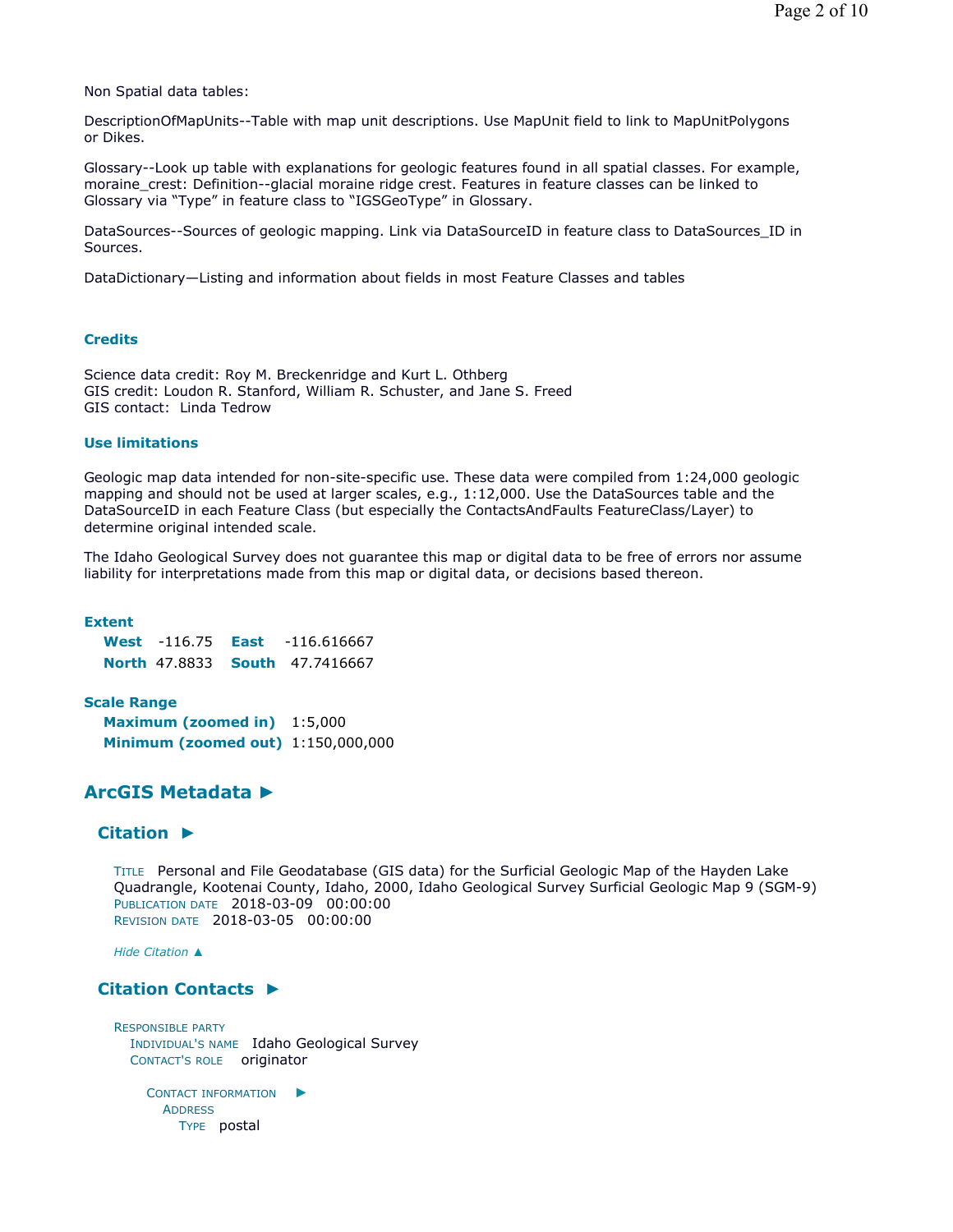DELIVERY POINT University of Idaho CITY Moscow ADMINISTRATIVE AREA Idaho POSTAL CODE 83844-3014 COUNTRY US E-MAIL ADDRESS igs@uidaho.edu

*Hide Contact information ▲*

*Hide Citation Contacts ▲*

### **Resource Details ►**

DATASET CHARACTER SET utf8 - 8 bit UCS Transfer Format

STATUS completed SPATIAL REPRESENTATION TYPE **vector** 

SPATIAL RESOLUTION DATASET'S SCALE SCALE DENOMINATOR 24000

**CREDITS** 

Science data credit: Roy M. Breckenridge and Kurt L. Othberg GIS credit: Loudon R. Stanford, William R. Schuster, and Jane S. Freed GIS contact: Linda Tedrow

ARCGIS ITEM PROPERTIES

**\*** LOCATION file://\\igs-rift\shared\DATABASE\_MAPS\GEOLOGY\_tile\_project\Surficial\HaydenLake\_SGM-9 \GIS\_NCGMP09\HaydenLake\_SGM-9\HaydenLkSurf\_pGDB\_fielddelete.mdb **\*** ACCESS PROTOCOL Local Area Network

*Hide Resource Details ▲*

### **Extents ►**

EXTENT GEOGRAPHIC EXTENT BOUNDING RECTANGLE EXTENT TYPE Extent used for searching WEST LONGITUDE -116.75 EAST LONGITUDE -116.616667 NORTH LATITUDE 47.8833 SOUTH LATITUDE 47.7416667

*Hide Extents ▲*

### **Resource Maintenance ►**

RESOURCE MAINTENANCE UPDATE FREQUENCY as needed

*Hide Resource Maintenance ▲*

### **Resource Constraints ►**

### **CONSTRAINTS**

LIMITATIONS OF USE

Geologic map data intended for non-site-specific use. These data were compiled from 1:24,000 geologic mapping and should not be used at larger scales, e.g., 1:12,000. Use the DataSources table and the DataSourceID in each Feature Class (but especially the ContactsAndFaults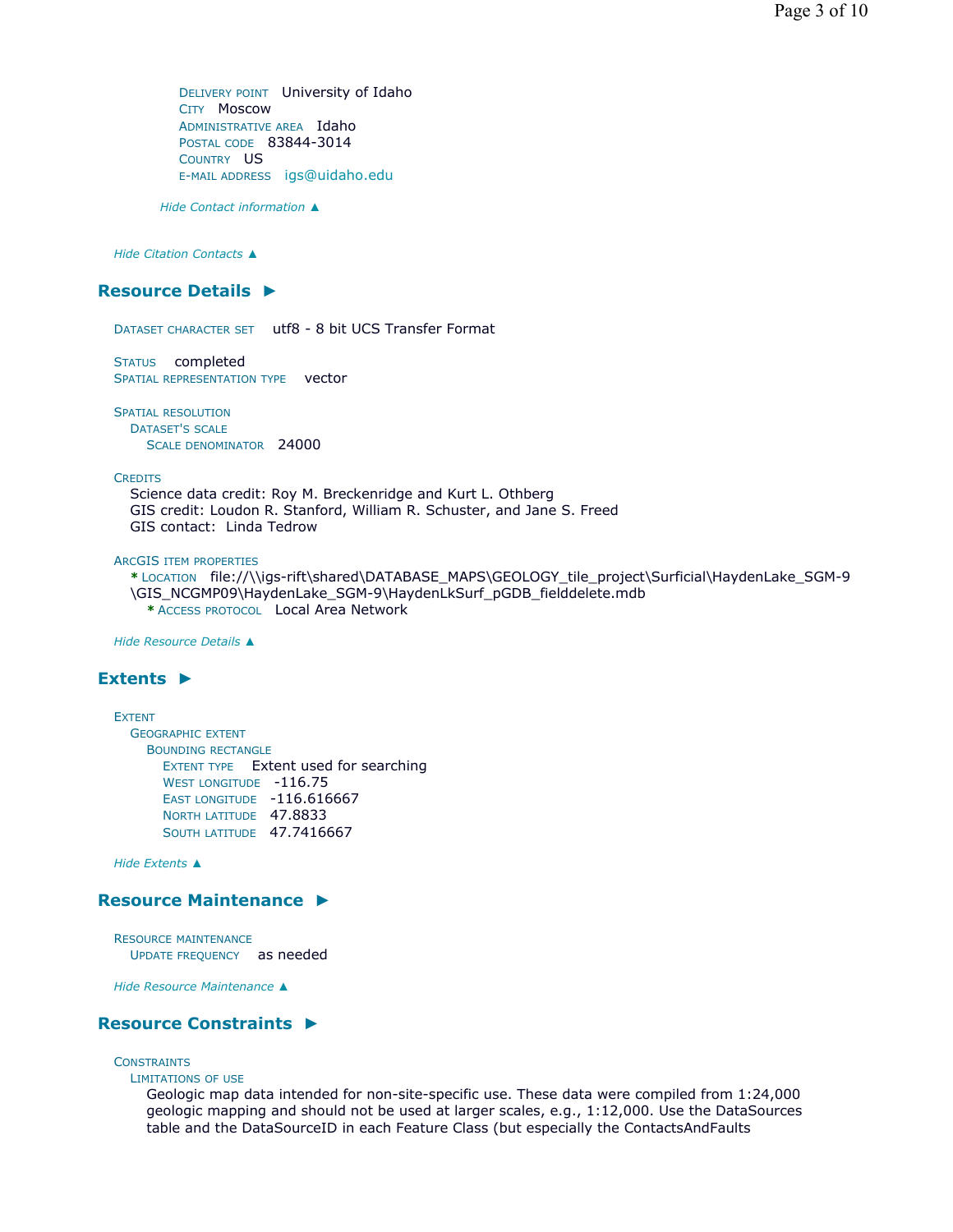FeatureClass/Layer) to determine original intended scale.

The Idaho Geological Survey does not guarantee this map or digital data to be free of errors nor assume liability for interpretations made from this map or digital data, or decisions based thereon.

*Hide Resource Constraints ▲*

# **Data Quality ►**

SCOPE OF QUALITY INFORMATION RESOURCE LEVEL dataset ►

*Hide Scope of quality information ▲*

DATA QUALITY REPORT - QUANTITATIVE ATTRIBUTE ACCURACY ► DIMENSION horizontal

#### MEASURE DESCRIPTION

Horizontal accuracy is difficult to quantify in geologic mapping of this type. User should use original map scale (linked to DataSources table in this data set via "DataSource\_ID" to determine relative accuracy of groups of map objects in the data set. ---EXAMPLE OF DETERMINING H ACCURACY: 1:24k map objects in the data set have a placement h-accuracy =  $> 80(+/-)$  feet (.04 inch x 2000) ft/inch @1:24,000) for a CERTAIN line type. Accuracy is proportionally less for smaller scales and even less for other line types (see "AuthorConfidence" field in each data layer/feature class). Map data used in compilation was visually compared to original for horizontal accuracy.

EVALUATION TYPE direct internal

#### EVALUATION METHOD

Geologic map data are visually checked against original map data for completeness. Accuracy is determined by at least two factors: quality of capture (digitizing) consistency and the quality of the original geology. The quality of the original geology is by far the most important for determining the quality of attribute accuracy.

*Hide Data quality report - Quantitative attribute accuracy ▲*

*Hide Data Quality ▲*

# **Geoprocessing history ►**

### **PROCESS**

PROCESS NAME DATE 2017-12-16 12:22:17 TOOL LOCATION c:\program files (x86)\arcgis\desktop10.3\ArcToolbox\Toolboxes\Data Management Tools.tbx\CreatePersonalGDB COMMAND ISSUED CreatePersonalGDB W:\DATABASE\_MAPS\GEOLOGY\_tile\_project\Surficial\HaydenLake\_SGM-9 \GIS\_NCGMP09\Round\_4 /HaydenLkSurf\_pGDB CURRENT INCLUDE IN LINEAGE WHEN EXPORTING METADATA NO

### **PROCESS**

PROCESS NAME DATE 2017-12-16 12:22:24 TOOL LOCATION c:\program files (x86)\arcgis\desktop10.3\ArcToolbox\Toolboxes\Conversion Tools.tbx\FeatureClassToGeodatabase COMMAND ISSUED FeatureClassToGeodatabase W:\DATABASE\_MAPS\GEOLOGY\_tile\_project\Surficial\HaydenLake\_SGM-9\GIS\_NCGMP09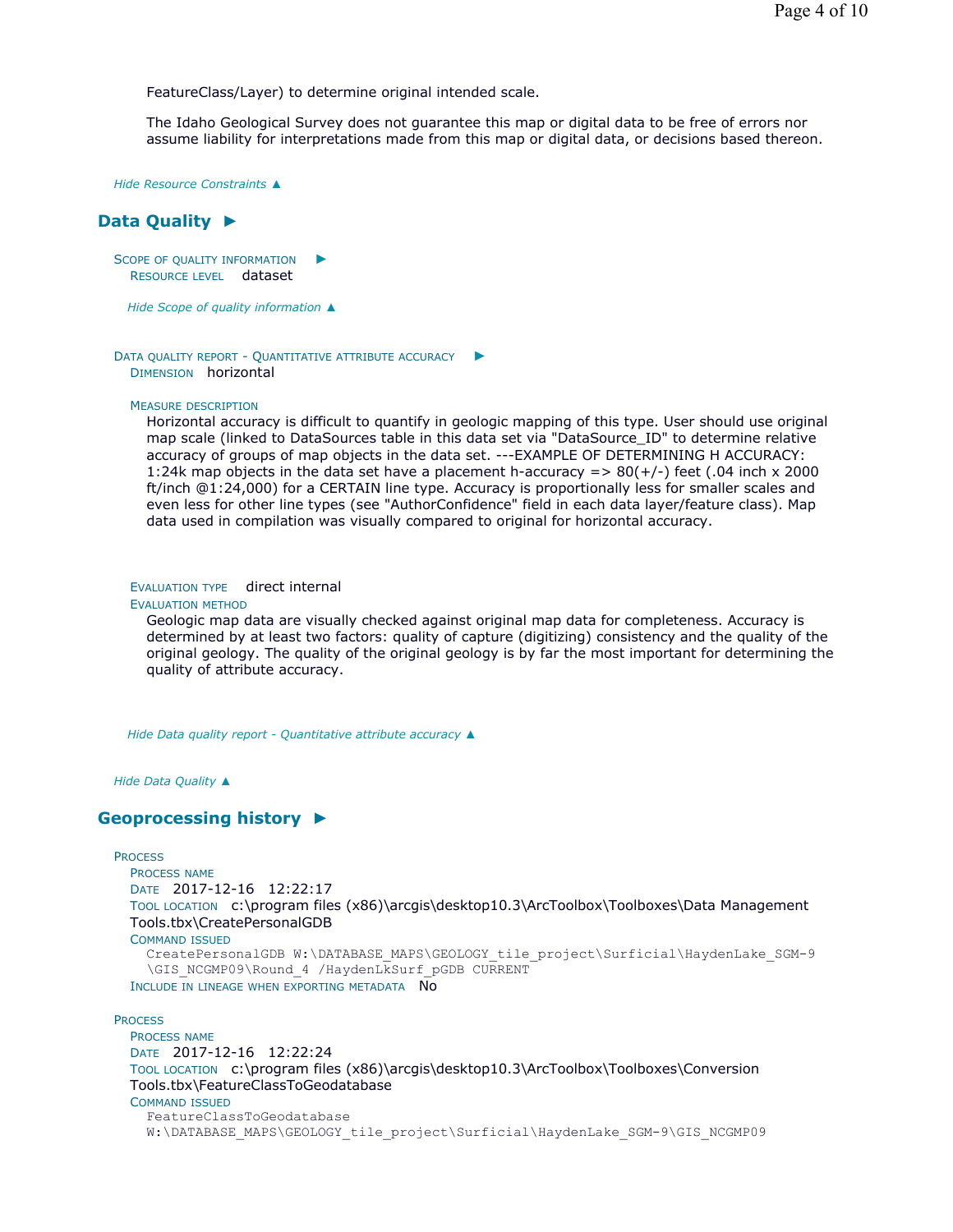```
\Round_4/MapUnitPolys.SHP 
  W:\DATABASE_MAPS\GEOLOGY_tile_project\Surficial\HaydenLake_SGM-9\GIS_NCGMP09
  \Round_4/HaydenLkSurf_pGDB.mdb
INCLUDE IN LINEAGE WHEN EXPORTING METADATA NO
```
**PROCESS** 

PROCESS NAME DATE 2017-12-16 12:22:26 TOOL LOCATION c:\program files (x86)\arcgis\desktop10.3\ArcToolbox\Toolboxes\Conversion Tools.tbx\FeatureClassToGeodatabase COMMAND ISSUED FeatureClassToGeodatabase W:\DATABASE\_MAPS\GEOLOGY\_tile\_project\Surficial\HaydenLake\_SGM-9\GIS\_NCGMP09 \Round\_4/Contacts.shp W:\DATABASE\_MAPS\GEOLOGY\_tile\_project\Surficial\HaydenLake\_SGM-9 \GIS\_NCGMP09\Round\_4/HaydenLkSurf\_pGDB.mdb INCLUDE IN LINEAGE WHEN EXPORTING METADATA NO

**PROCESS** 

PROCESS NAME DATE 2017-12-16 12:22:28 TOOL LOCATION c:\program files (x86)\arcgis\desktop10.3\ArcToolbox\Toolboxes\Conversion Tools.tbx\FeatureClassToGeodatabase COMMAND ISSUED FeatureClassToGeodatabase W:\DATABASE\_MAPS\GEOLOGY\_tile\_project\Surficial\HaydenLake\_SGM-9\GIS\_NCGMP09 \Round\_4/OrientationPoints.SHP W:\DATABASE\_MAPS\GEOLOGY\_tile\_project\Surficial\HaydenLake\_SGM-9\GIS\_NCGMP09 \Round\_4/HaydenLkSurf\_pGDB.mdb

INCLUDE IN LINEAGE WHEN EXPORTING METADATA NO

#### **PROCESS**

PROCESS NAME DATE 2017-12-16 12:22:29 TOOL LOCATION c:\program files (x86)\arcgis\desktop10.3\ArcToolbox\Toolboxes\Conversion Tools.tbx\FeatureClassToGeodatabase COMMAND ISSUED FeatureClassToGeodatabase W:\DATABASE\_MAPS\GEOLOGY\_tile\_project\Surficial\HaydenLake\_SGM-9\GIS\_NCGMP09 \Round\_4/Faults.shp W:\DATABASE\_MAPS\GEOLOGY\_tile\_project\Surficial\HaydenLake\_SGM-9 \GIS\_NCGMP09\Round\_4/HaydenLkSurf\_pGDB.mdb

INCLUDE IN LINEAGE WHEN EXPORTING METADATA NO

#### **PROCESS**

PROCESS NAME DATE 2017-12-16 12:22:31 TOOL LOCATION c:\program files (x86)\arcgis\desktop10.3\ArcToolbox\Toolboxes\Conversion Tools.tbx\FeatureClassToGeodatabase COMMAND ISSUED FeatureClassToGeodatabase W:\DATABASE\_MAPS\GEOLOGY\_tile\_project\Surficial\HaydenLake\_SGM-9\GIS\_NCGMP09 \Round\_4/GeologicPoints.SHP W:\DATABASE\_MAPS\GEOLOGY\_tile\_project\Surficial\HaydenLake\_SGM-9\GIS\_NCGMP09 \Round\_4/HaydenLkSurf\_pGDB.mdb INCLUDE IN LINEAGE WHEN EXPORTING METADATA NO

#### **PROCESS**

PROCESS NAME

DATE 2017-12-16 12:22:33

TOOL LOCATION c:\program files (x86)\arcgis\desktop10.3\ArcToolbox\Toolboxes\Conversion Tools.tbx\FeatureClassToGeodatabase

COMMAND ISSUED

FeatureClassToGeodatabase

```
W:\DATABASE_MAPS\GEOLOGY_tile_project\Surficial\HaydenLake_SGM-9\GIS_NCGMP09
\Round 4/Dikes.shp W:\DATABASE MAPS\GEOLOGY_tile_project\Surficial\HaydenLake_SGM-9
\GIS_NCGMP09\Round_4/HaydenLkSurf_pGDB.mdb
```
INCLUDE IN LINEAGE WHEN EXPORTING METADATA NO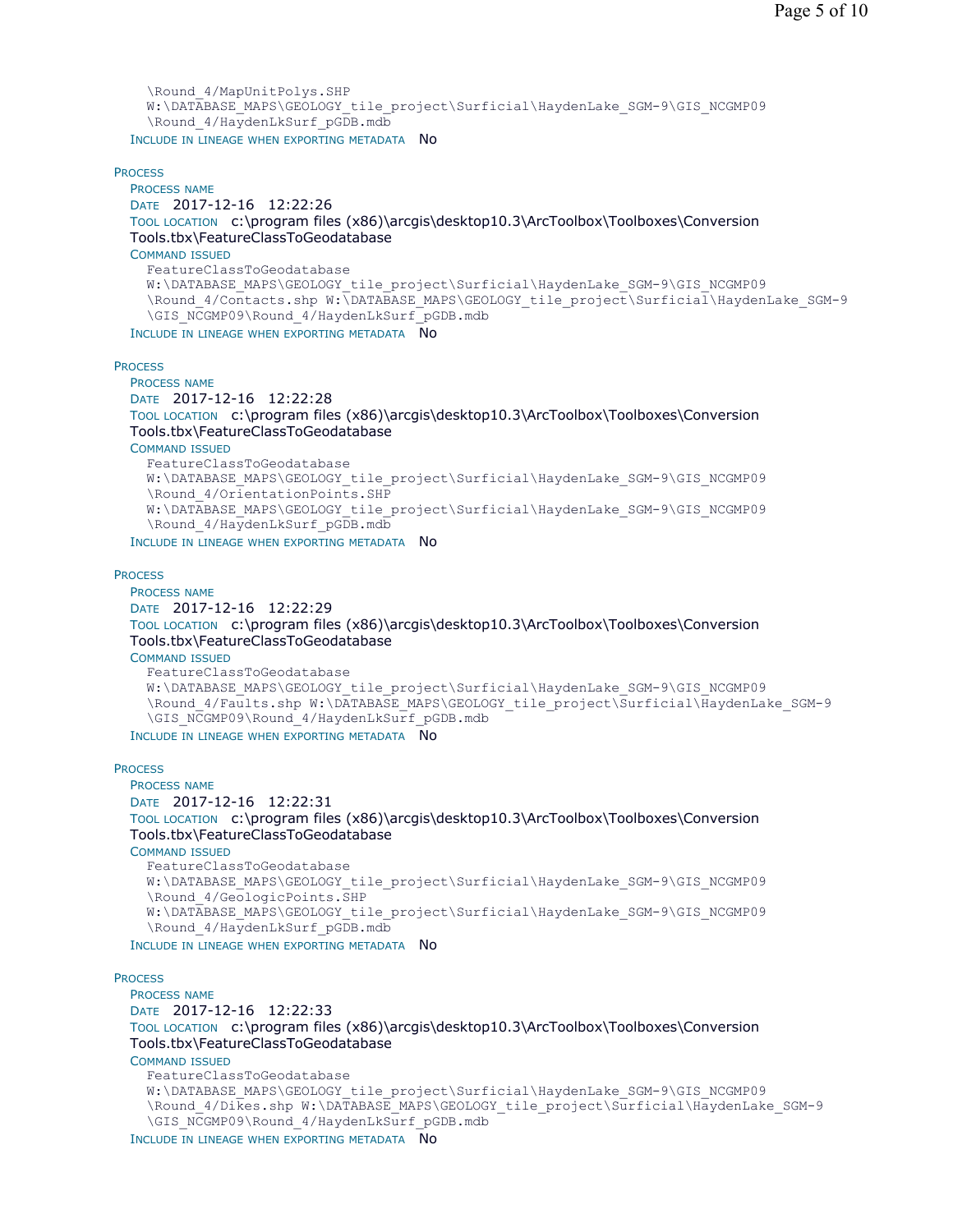**PROCESS** 

PROCESS NAME DATE 2017-12-16 12:22:34 TOOL LOCATION c:\program files (x86)\arcgis\desktop10.3\ArcToolbox\Toolboxes\Conversion Tools.tbx\FeatureClassToGeodatabase COMMAND ISSUED FeatureClassToGeodatabase W:\DATABASE\_MAPS\GEOLOGY\_tile\_project\Surficial\HaydenLake\_SGM-9\GIS\_NCGMP09 \Round 4/GeologicLines.SHP W:\DATABASE\_MAPS\GEOLOGY\_tile\_project\Surficial\HaydenLake\_SGM-9\GIS\_NCGMP09 \Round\_4/HaydenLkSurf\_pGDB.mdb

INCLUDE IN LINEAGE WHEN EXPORTING METADATA No

#### **PROCESS**

PROCESS NAME DATE 2017-12-16 12:22:36 TOOL LOCATION c:\program files (x86)\arcgis\desktop10.3\ArcToolbox\Toolboxes\Conversion Tools.tbx\FeatureClassToGeodatabase COMMAND ISSUED FeatureClassToGeodatabase W:\DATABASE\_MAPS\GEOLOGY\_tile\_project\Surficial\HaydenLake\_SGM-9\GIS\_NCGMP09 \Round\_4/CartographicLines.SHP W:\DATABASE\_MAPS\GEOLOGY\_tile\_project\Surficial\HaydenLake\_SGM-9\GIS\_NCGMP09 \Round\_4/HaydenLkSurf\_pGDB.mdb

INCLUDE IN LINEAGE WHEN EXPORTING METADATA NO

#### **PROCESS**

PROCESS NAME DATE 2017-12-16 12:22:38 TOOL LOCATION c:\program files (x86)\arcgis\desktop10.3\ArcToolbox\Toolboxes\Conversion Tools.tbx\FeatureClassToGeodatabase COMMAND ISSUED FeatureClassToGeodatabase W:\DATABASE\_MAPS\GEOLOGY\_tile\_project\Surficial\HaydenLake\_SGM-9\GIS\_NCGMP09 \Round\_4/ContactsAndFaults.SHP W:\DATABASE\_MAPS\GEOLOGY\_tile\_project\Surficial\HaydenLake\_SGM-9\GIS\_NCGMP09 \Round\_4/HaydenLkSurf\_pGDB.mdb INCLUDE IN LINEAGE WHEN EXPORTING METADATA NO

### **PROCESS**

PROCESS NAME DATE 2017-12-16 12:22:44 TOOL LOCATION c:\program files (x86)\arcgis\desktop10.3\ArcToolbox\Toolboxes\Conversion Tools.tbx\TableToGeodatabase COMMAND ISSUED TableToGeodatabase W:\DATABASE\_MAPS\GEOLOGY\_tile\_project\Surficial\HaydenLake\_SGM-9 \GIS\_NCGMP09\Round\_4/attributes-GDB.mdb/C W:\DATABASE\_MAPS\GEOLOGY\_tile\_project\Surficial\HaydenLake\_SGM-9\GIS\_NCGMP09 \Round\_4/HaydenLkSurf\_pGDB.mdb

INCLUDE IN LINEAGE WHEN EXPORTING METADATA NO

#### **PROCESS**

PROCESS NAME DATE 2017-12-16 12:22:46 TOOL LOCATION c:\program files (x86)\arcgis\desktop10.3\ArcToolbox\Toolboxes\Conversion Tools.tbx\TableToGeodatabase COMMAND ISSUED TableToGeodatabase W:\DATABASE\_MAPS\GEOLOGY\_tile\_project\Surficial\HaydenLake\_SGM-9 \GIS\_NCGMP09\Round\_4/attributes-GDB.mdb/CAF W:\DATABASE\_MAPS\GEOLOGY\_tile\_project\Surficial\HaydenLake\_SGM-9\GIS\_NCGMP09 \Round\_4/HaydenLkSurf\_pGDB.mdb INCLUDE IN LINEAGE WHEN EXPORTING METADATA NO

**PROCESS**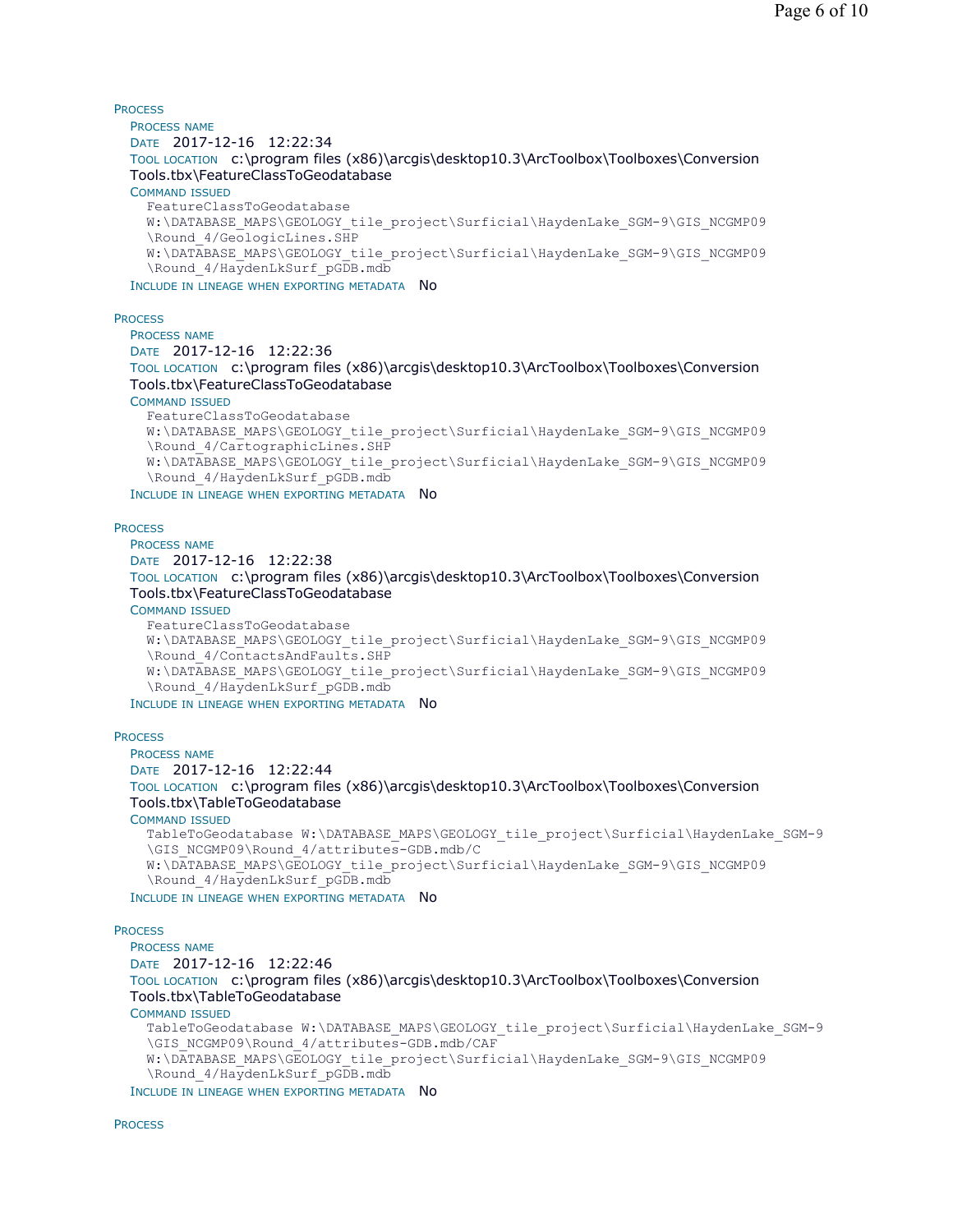#### PROCESS NAME DATE 2017-12-16 12:22:47 TOOL LOCATION c:\program files (x86)\arcgis\desktop10.3\ArcToolbox\Toolboxes\Conversion Tools.tbx\TableToGeodatabase COMMAND ISSUED TableToGeodatabase W:\DATABASE\_MAPS\GEOLOGY\_tile\_project\Surficial\HaydenLake\_SGM-9

\GIS\_NCGMP09\Round\_4/attributes-GDB.mdb/CL W:\DATABASE\_MAPS\GEOLOGY\_tile\_project\Surficial\HaydenLake\_SGM-9\GIS\_NCGMP09 \Round\_4/HaydenLkSurf\_pGDB.mdb

INCLUDE IN LINEAGE WHEN EXPORTING METADATA NO

**PROCESS** 

PROCESS NAME DATE 2017-12-16 12:22:48 TOOL LOCATION c:\program files (x86)\arcgis\desktop10.3\ArcToolbox\Toolboxes\Conversion Tools.tbx\TableToGeodatabase COMMAND ISSUED TableToGeodatabase W:\DATABASE\_MAPS\GEOLOGY\_tile\_project\Surficial\HaydenLake\_SGM-9 \GIS\_NCGMP09\Round\_4/attributes-GDB.mdb/D W:\DATABASE\_MAPS\GEOLOGY\_tile\_project\Surficial\HaydenLake\_SGM-9\GIS\_NCGMP09

\Round\_4/HaydenLkSurf\_pGDB.mdb

INCLUDE IN LINEAGE WHEN EXPORTING METADATA NO

#### **PROCESS**

PROCESS NAME DATE 2017-12-16 12:22:50 TOOL LOCATION c:\program files (x86)\arcgis\desktop10.3\ArcToolbox\Toolboxes\Conversion Tools.tbx\TableToGeodatabase

### COMMAND ISSUED

TableToGeodatabase W:\DATABASE\_MAPS\GEOLOGY\_tile\_project\Surficial\HaydenLake\_SGM-9 \GIS\_NCGMP09\Round\_4/attributes-GDB.mdb/F W:\DATABASE\_MAPS\GEOLOGY\_tile\_project\Surficial\HaydenLake\_SGM-9\GIS\_NCGMP09 \Round\_4/HaydenLkSurf\_pGDB.mdb

INCLUDE IN LINEAGE WHEN EXPORTING METADATA NO

### **PROCESS**

PROCESS NAME DATE 2017-12-16 12:22:51 TOOL LOCATION c:\program files (x86)\arcgis\desktop10.3\ArcToolbox\Toolboxes\Conversion Tools.tbx\TableToGeodatabase COMMAND ISSUED TableToGeodatabase W:\DATABASE\_MAPS\GEOLOGY\_tile\_project\Surficial\HaydenLake\_SGM-9

\GIS\_NCGMP09\Round\_4/attributes-GDB.mdb/GL W:\DATABASE\_MAPS\GEOLOGY\_tile\_project\Surficial\HaydenLake\_SGM-9\GIS\_NCGMP09 \Round\_4/HaydenLkSurf\_pGDB.mdb

INCLUDE IN LINEAGE WHEN EXPORTING METADATA No

### **PROCESS**

PROCESS NAME DATE 2017-12-16 12:22:52 TOOL LOCATION c:\program files (x86)\arcgis\desktop10.3\ArcToolbox\Toolboxes\Conversion Tools.tbx\TableToGeodatabase COMMAND ISSUED TableToGeodatabase W:\DATABASE\_MAPS\GEOLOGY\_tile\_project\Surficial\HaydenLake\_SGM-9 \GIS\_NCGMP09\Round\_4/attributes-GDB.mdb/GP

W:\DATABASE\_MAPS\GEOLOGY\_tile\_project\Surficial\HaydenLake\_SGM-9\GIS\_NCGMP09 \Round\_4/HaydenLkSurf\_pGDB.mdb

INCLUDE IN LINEAGE WHEN EXPORTING METADATA NO

#### **PROCESS**

PROCESS NAME DATE 2017-12-16 12:22:53 TOOL LOCATION c:\program files (x86)\arcgis\desktop10.3\ArcToolbox\Toolboxes\Conversion Tools.tbx\TableToGeodatabase COMMAND ISSUED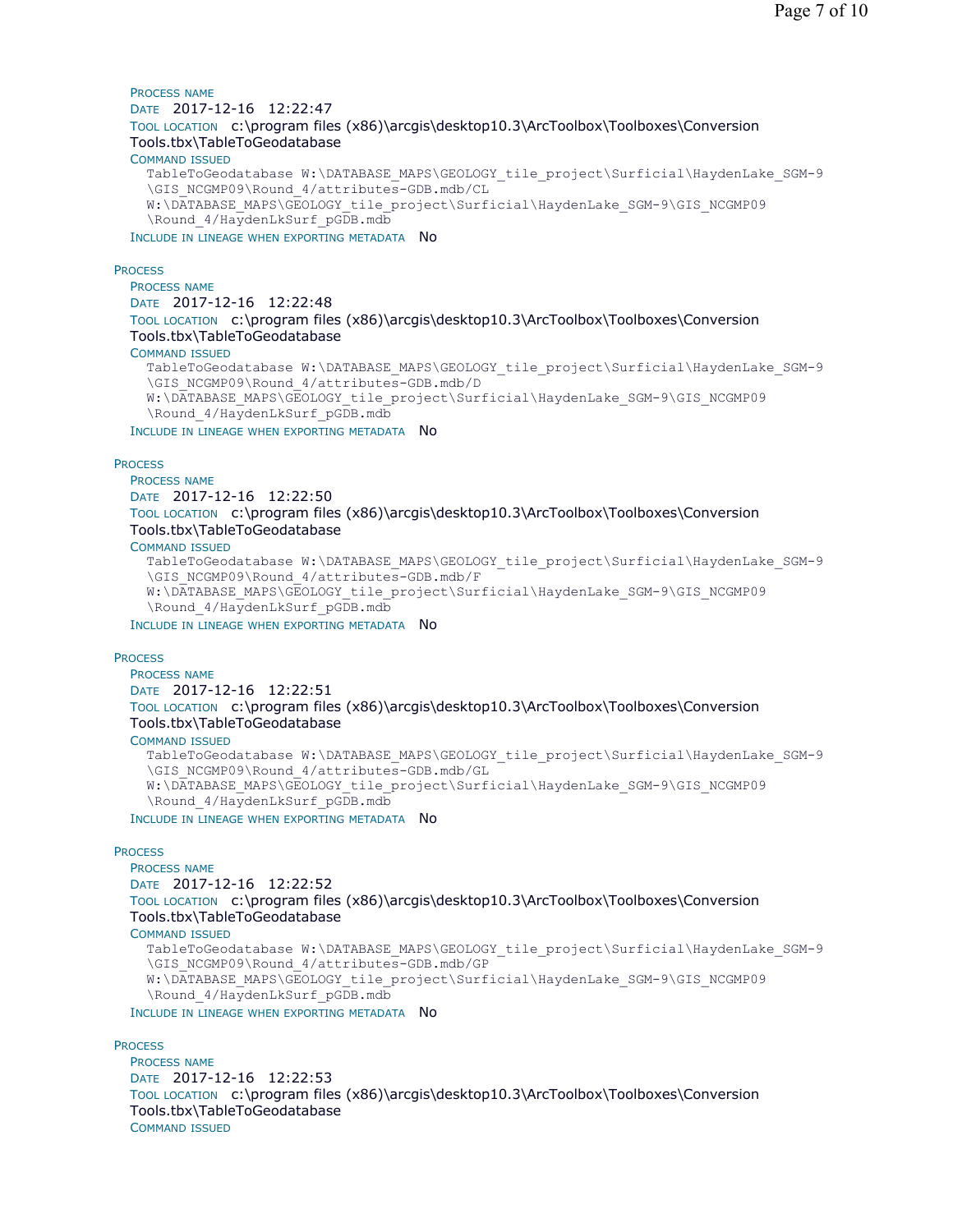TableToGeodatabase W:\DATABASE\_MAPS\GEOLOGY\_tile\_project\Surficial\HaydenLake\_SGM-9 \GIS\_NCGMP09\Round\_4/attributes-GDB.mdb/MUP W:\DATABASE\_MAPS\GEOLOGY\_tile\_project\Surficial\HaydenLake\_SGM-9\GIS\_NCGMP09 \Round\_4/HaydenLkSurf\_pGDB.mdb

INCLUDE IN LINEAGE WHEN EXPORTING METADATA NO

#### **PROCESS**

PROCESS NAME DATE 2017-12-16 12:22:55 TOOL LOCATION c:\program files (x86)\arcgis\desktop10.3\ArcToolbox\Toolboxes\Conversion Tools.tbx\TableToGeodatabase COMMAND ISSUED TableToGeodatabase W:\DATABASE\_MAPS\GEOLOGY\_tile\_project\Surficial\HaydenLake\_SGM-9 \GIS\_NCGMP09\Round\_4/attributes-GDB.mdb/OP W:\DATABASE\_MAPS\GEOLOGY\_tile\_project\Surficial\HaydenLake\_SGM-9\GIS\_NCGMP09 \Round\_4/HaydenLkSurf\_pGDB.mdb INCLUDE IN LINEAGE WHEN EXPORTING METADATA NO

**PROCESS** 

PROCESS NAME DATE 2017-12-16 12:22:56 TOOL LOCATION c:\program files (x86)\arcgis\desktop10.3\ArcToolbox\Toolboxes\Conversion Tools.tbx\TableToGeodatabase COMMAND ISSUED TableToGeodatabase W:\DATABASE\_MAPS\GEOLOGY\_tile\_project\Surficial\HaydenLake\_SGM-9 \GIS\_NCGMP09\Round\_4/attributes-GDB.mdb/SOURCESFile W:\DATABASE\_MAPS\GEOLOGY\_tile\_project\Surficial\HaydenLake\_SGM-9\GIS\_NCGMP09 \Round\_4/HaydenLkSurf\_pGDB.mdb

INCLUDE IN LINEAGE WHEN EXPORTING METADATA NO

#### **PROCESS**

PROCESS NAME DATE 2017-12-16 12:22:57 TOOL LOCATION c:\program files (x86)\arcgis\desktop10.3\ArcToolbox\Toolboxes\Conversion Tools.tbx\TableToGeodatabase COMMAND ISSUED TableToGeodatabase W:\DATABASE\_MAPS\GEOLOGY\_tile\_project\Surficial\HaydenLake\_SGM-9 \GIS\_NCGMP09\Round\_4/attributes-GDB.mdb/XGLOSSARYNOTFOUND W:\DATABASE\_MAPS\GEOLOGY\_tile\_project\Surficial\HaydenLake\_SGM-9\GIS\_NCGMP09 \Round\_4/HaydenLkSurf\_pGDB.mdb

INCLUDE IN LINEAGE WHEN EXPORTING METADATA No

#### **PROCESS**

PROCESS NAME

DATE 2017-12-16 12:22:59

TOOL LOCATION c:\program files (x86)\arcgis\desktop10.3\ArcToolbox\Toolboxes\Conversion Tools.tbx\TableToGeodatabase

COMMAND ISSUED

TableToGeodatabase W:\DATABASE\_MAPS\GEOLOGY\_tile\_project\Surficial\HaydenLake\_SGM-9 \GIS\_NCGMP09\Round\_4/attributes-GDB.mdb/XIGSsourceNOTFOUND W:\DATABASE\_MAPS\GEOLOGY\_tile\_project\Surficial\HaydenLake\_SGM-9\GIS\_NCGMP09 \Round\_4/HaydenLkSurf\_pGDB.mdb INCLUDE IN LINEAGE WHEN EXPORTING METADATA NO

#### **PROCESS**

PROCESS NAME DATE 2017-12-16 12:24:16 TOOL LOCATION c:\program files (x86)\arcgis\desktop10.3\ArcToolbox\Toolboxes\Data Management Tools.tbx\Compact COMMAND ISSUED Compact W:\DATABASE\_MAPS\GEOLOGY\_tile\_project\Surficial\HaydenLake\_SGM-9\GIS\_NCGMP09 \Round\_4/HaydenLkSurf\_pGDB.mdb INCLUDE IN LINEAGE WHEN EXPORTING METADATA NO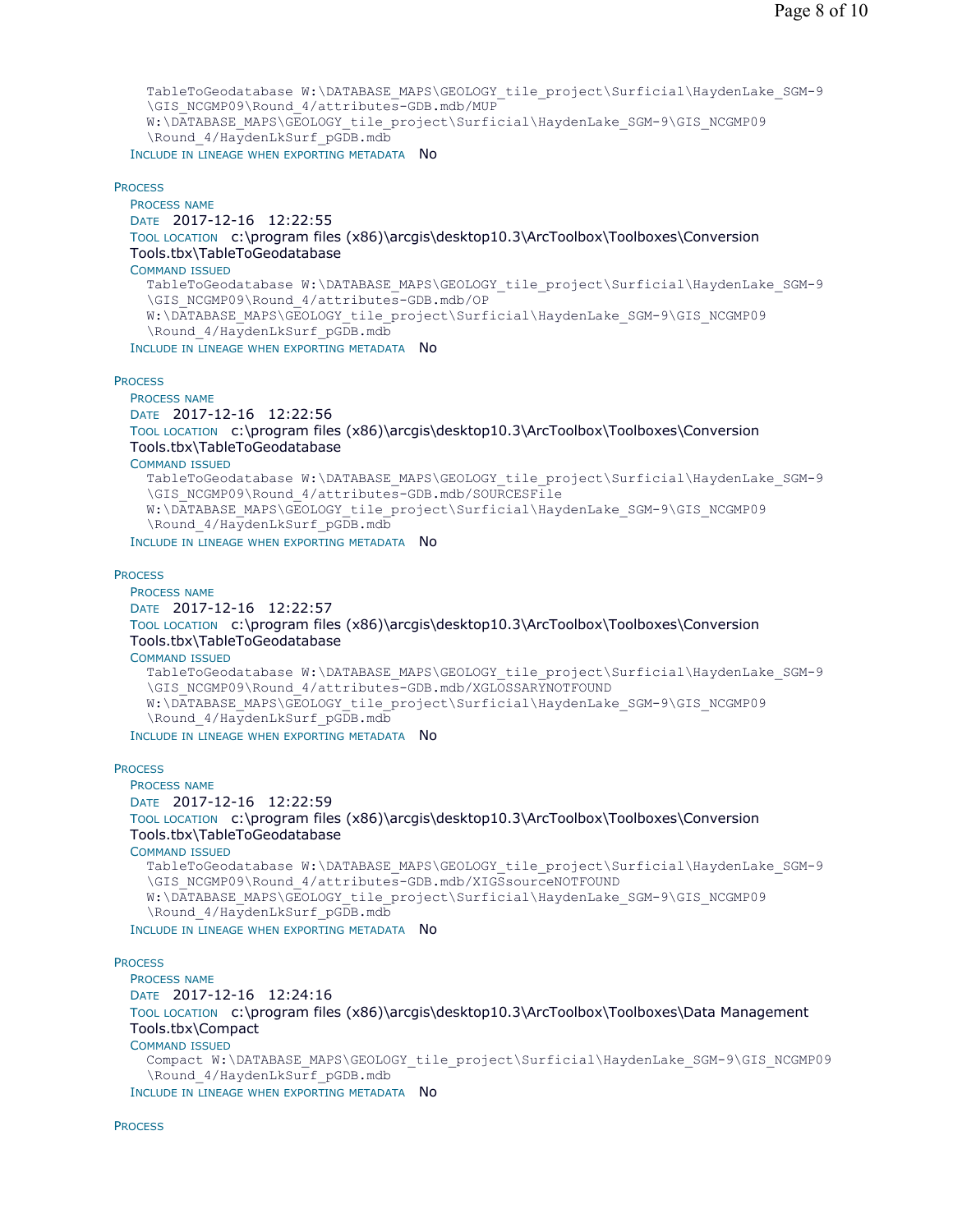PROCESS NAME DATE 2018-01-31 13:45:40 TOOL LOCATION c:\program files (x86)\arcgis\desktop10.3\ArcToolbox\Toolboxes\Data Management Tools.tbx\Copy COMMAND ISSUED Copy W:\DATABASE\_MAPS\GEOLOGY\_tile\_project\Surficial\HaydenLake\_SGM-9\GIS\_NCGMP09 \Round 4\HaydenLkSurf pGDB fielddelete.mdb W:\DATABASE\_MAPS\GEOLOGY\_tile\_project\Surficial\HaydenLake\_SGM-9\GIS\_NCGMP09 \HaydenLake\_SGM-9\HaydenLake\_SGM-9.mdb Workspace INCLUDE IN LINEAGE WHEN EXPORTING METADATA NO

*Hide Geoprocessing history ▲*

# **Distribution ►**

```
TRANSFER OPTIONS
  ONLINE SOURCE
    LOCATION http://www.idahogeology.org/Products/reverselook.asp?
    switch=title&value=Surficial_Geologic_Map_of_the_Hayden_Lake_Quadrangle,_Kootenai_County,_Idaho
```
*Hide Distribution ▲*

# **Fields ►**

OVERVIEW DESCRIPTION ► ENTITY AND ATTRIBUTE OVERVIEW See DataDictionary table in this dataset for complete listing of fields and attributes

*Hide Overview Description ▲*

*Hide Fields ▲*

# **Metadata Details ►**

METADATA LANGUAGE English METADATA CHARACTER SET utf8 - 8 bit UCS Transfer Format

SCOPE OF THE DATA DESCRIBED BY THE METADATA dataset

LAST UPDATE 2018-03-05

ARCGIS METADATA PROPERTIES METADATA FORMAT ArcGIS 1.0 METADATA STYLE FGDC CSDGM Metadata STANDARD OR PROFILE USED TO EDIT METADATA FGDC

CREATED IN ARCGIS FOR THE ITEM 2018-01-31 13:45:39 LAST MODIFIED IN ARCGIS FOR THE ITEM 2018-03-08 12:58:28

AUTOMATIC UPDATES HAVE BEEN PERFORMED No

ITEM LOCATION HISTORY ITEM COPIED OR MOVED 2018-01-31 13:45:39 FROM W:\DATABASE\_MAPS\GEOLOGY\_tile\_project\Surficial\HaydenLake\_SGM-9\GIS\_NCGMP09 \Round\_4\HaydenLkSurf\_pGDB\_fielddelete.mdb TO \\igs-rift\shared\DATABASE\_MAPS\GEOLOGY\_tile\_project\Surficial\HaydenLake\_SGM-9 \GIS\_NCGMP09\HaydenLake\_SGM-9\HaydenLkSurf\_pGDB\_fielddelete.mdb